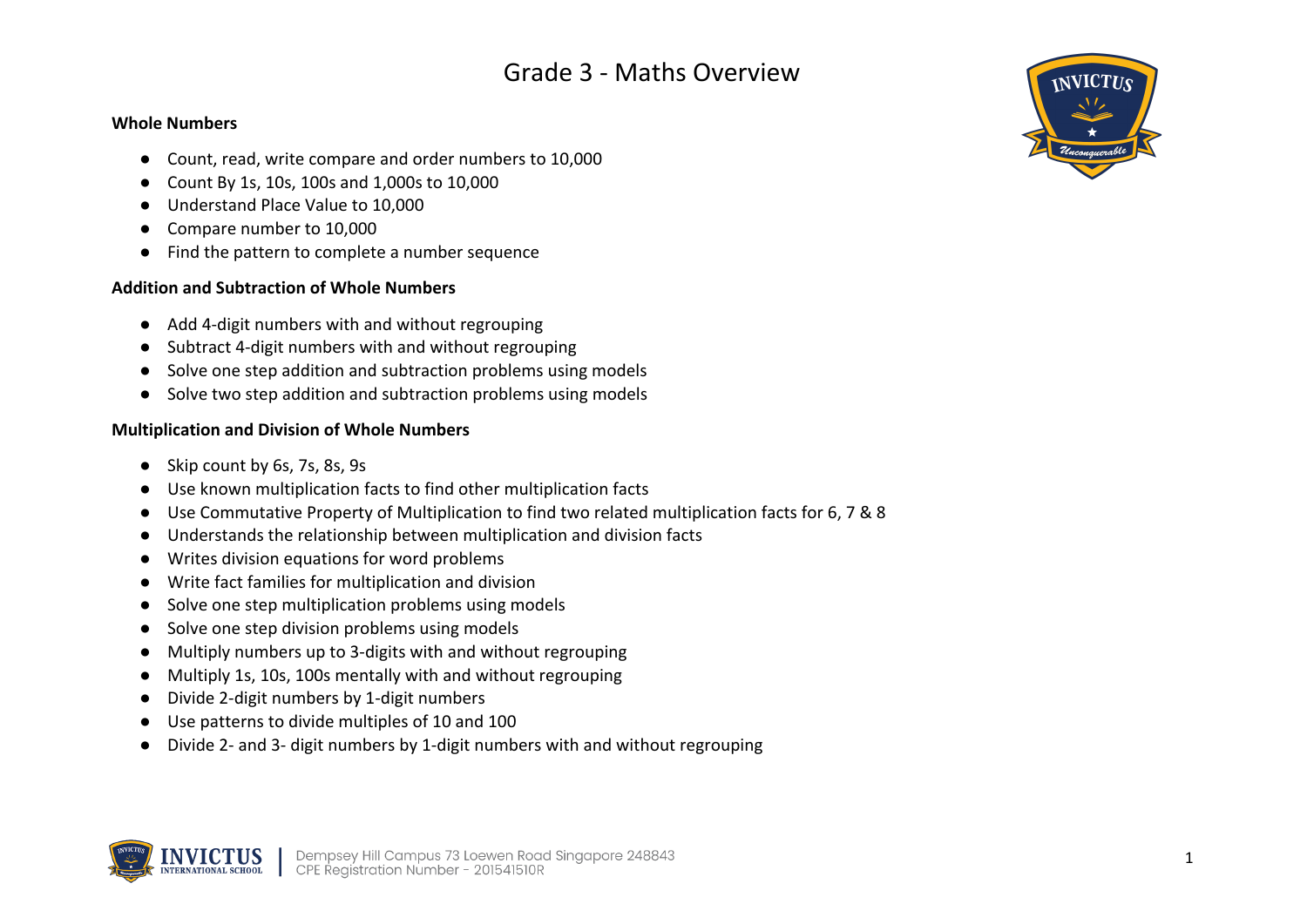#### **Word Problems**

● The four operations can be used to solve two-step word problems

#### **Money**

- Add money in different ways with and without regrouping
- Subtract money in different way with and without regrouping
- Solve up to two-step word problems involving addition and subtraction of money

## **Mental Math Strategies**

- Use the commutative and associative properties to perform mental calculations and check results.
- Use the distributive property to perform mental calculations and check results.
- Add/Subtract numbers within 100.
- Add/Subtract 1's, 10's, or 100's to numbers within 1000.
- Subtract from 1000.
- Add/Subtract a number close to 100 (e.g. 98).
- Add and subtract money in compound units (dollars and cents) when the cents are multiples of 5 or close to \$1.00
- Add/Subtract measurements in compound units.

### **Fractions**

- Compare and order fractions with the same denominator or with the same numerator
- Find equivalent fractions and simplest form of a fraction
- Compare and order fractions with different denominators
- Recognize and name the fraction of a set
- Find the value given the fraction of a set, using objects or drawings
- Find the fraction of a set where the answer is a whole number
- Find coin amounts as a fraction of a dollar
- Add/Subtract like fractions



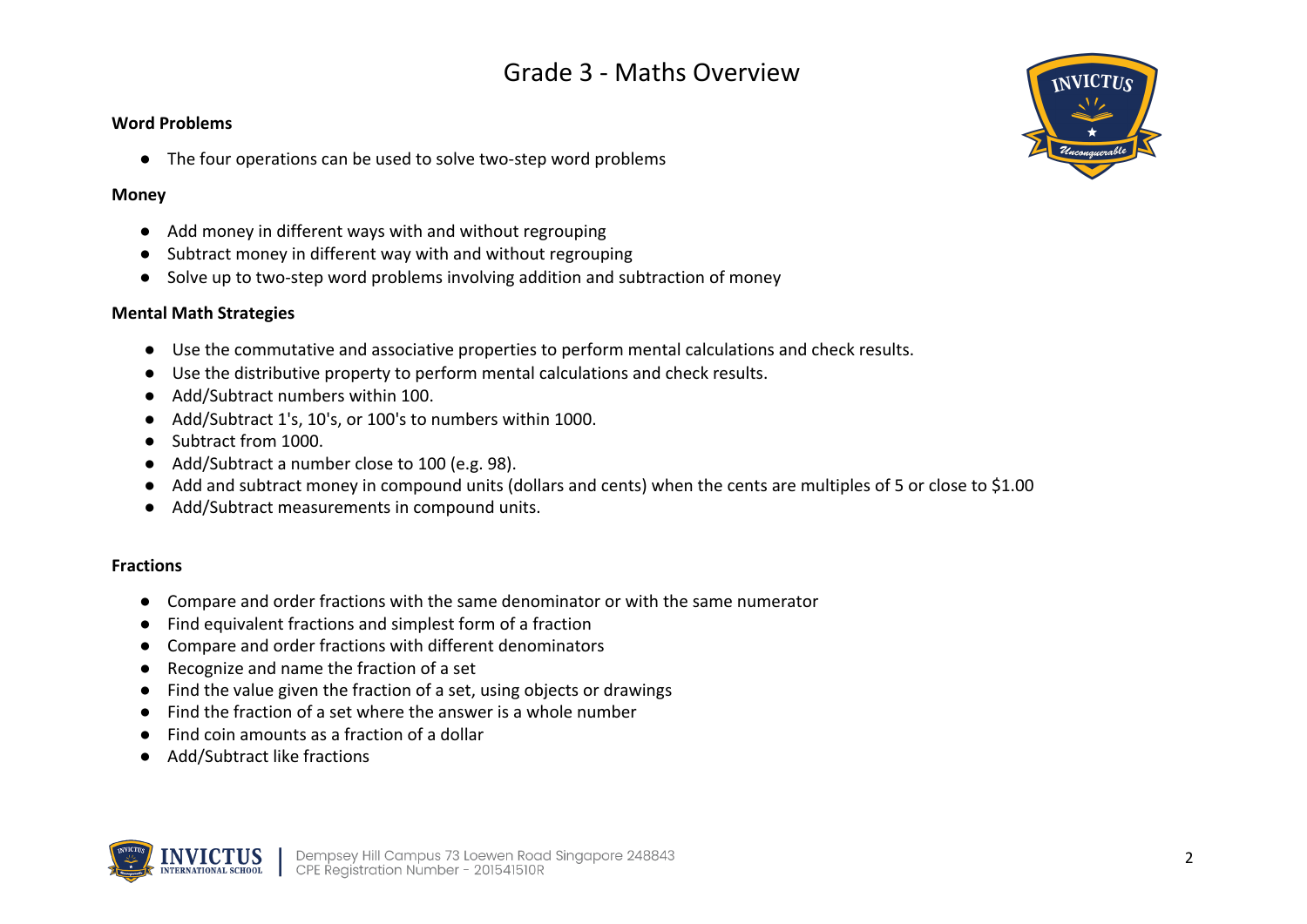#### **Length, Mass & Capacity**

- Measure and estimate length of objects in meters and centimeters
- Understand and estimate length in kilometers and miles
- Measure and estimate weight in kilograms, grams, pounds, and ounces
- Measure and estimate capacity in liters
- Measure and estimate capacity in milliliters
- Convert units within a metric system using multiplication
- Add/subtract measurements in compound units

#### **Time**

- Tell time to the minute
- Find the duration of time intervals
- Find starting or ending times, given a time and the interval
- Know relationships of time (years, months, days, weeks, hours, and seconds)
- Convert between of units of time

#### **Perimeter, Area, and Volume**

- Find the perimeter of polygons
- Find the area of shapes by covering them with unit squares or by counting squares
- Understand and use units of area, such as square centimeter
- Count unit cubes in 2-dimensional representations of 3-dimensional solids
- Find the volume of solid figures by counting cubic units

#### **Geometry**

- Describe and classify common 3-dimensional shapes according to number and shape of faces, edges, and vertices
- Identify common 3-dimensional shapes within compound shapes
- Identify and describe polygons
- Identify intersecting and parallel lines
- Identify attributes of triangles and quadrilaterals
- Identify right angles and compare angles to right angles